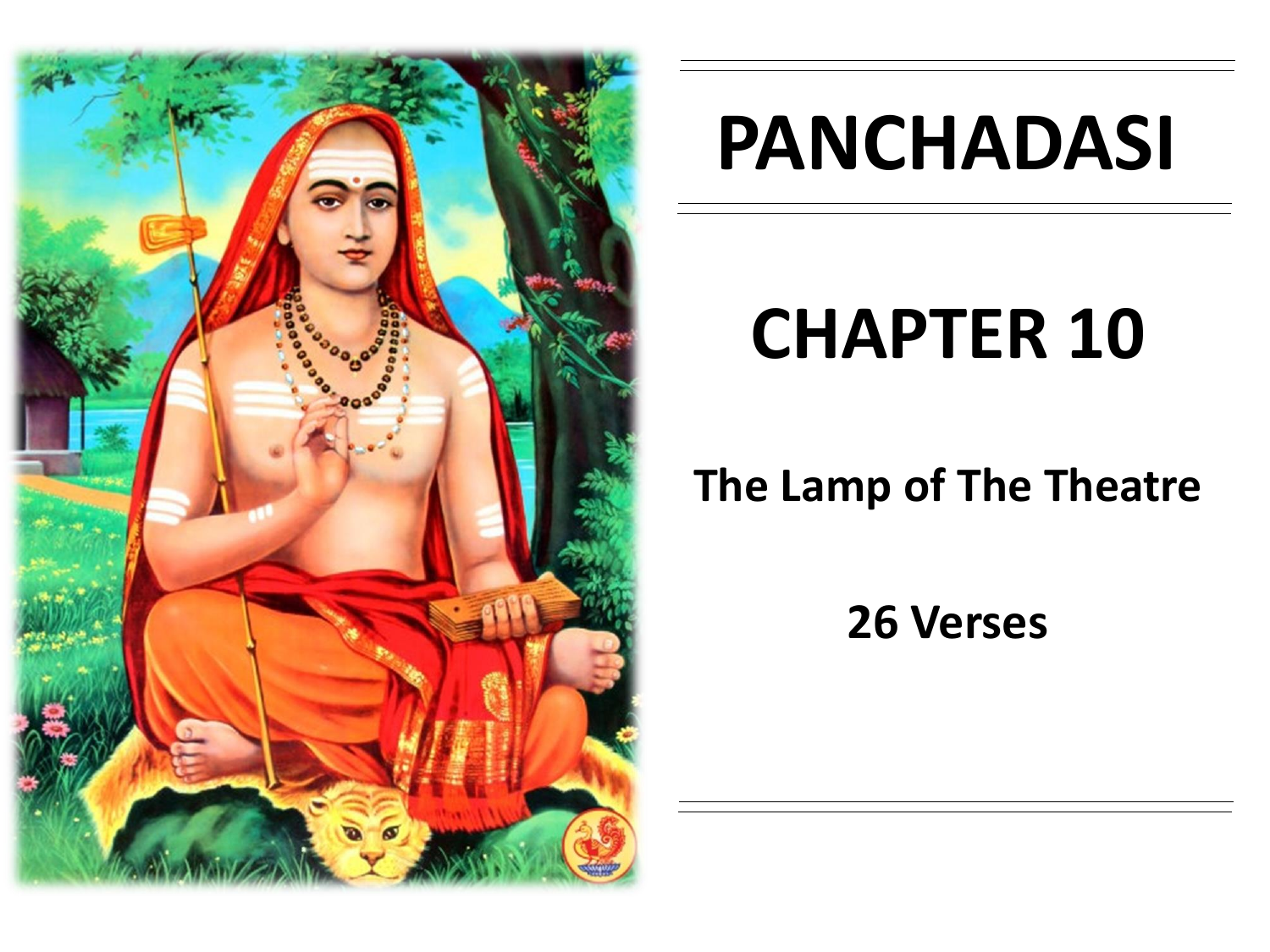| परमात्माऽद्वयानन्दपूर्ण: पूर्वं स्वमायया | paramātmā dvayānandapūrņah pūrvam svamāyayā                                                  |
|------------------------------------------|----------------------------------------------------------------------------------------------|
|                                          | स्वयमेव जगद्भूत्वा प्राविशज्जीवरूपतः ।।१।।    svayameva jagadbhatvā prāvisajjīvarūpataḥ    1 |

Before the projection of the world the Supreme Self, the secondless, all-bliss and ever complete, alone existed. Through His Maya He became the world and entered into it as the Jiva, the individual Self. [Chapter 10 - Verse 1]

### **Chapter 10 - Verse 2**

| विष्ण्वाद्युत्तमदेहेषु प्रविष्टो देवता भवेत् । | visnvādyuttamadehesu pravisto devatābhavat                                                    |
|------------------------------------------------|-----------------------------------------------------------------------------------------------|
|                                                | मत्याचिधमदेहेषु स्थितो भजति मर्त्यताम् ।।२।। martyadyadhamadehesu sthito bhajati devatam  २।। |

Entering the superior bodies like that of Vishnu, He became the deities; and remaining in the inferior bodies like that of men He worships the deities. [Chapter 10 - Verse 2]

#### **Chapter 10 - Verse 3**

| अनेकजन्मभजनात् स्वविचारं चिकीर्षति । | anekajanmabhajanātsvavicāram cikīrsati                                                            |
|--------------------------------------|---------------------------------------------------------------------------------------------------|
|                                      | विचारेण विनष्टायां मायायां शिष्यते स्वयम् ।।३।। vicarena vinașța yam mayayam sișyate svayam    ३॥ |

Due to the Practice of devotions in Many lives the Jiva Desires to reflect Upon his nature. When by enquiry and reflection Maya is Negated the Self alone remains. [Chapter 10 - Verse 3]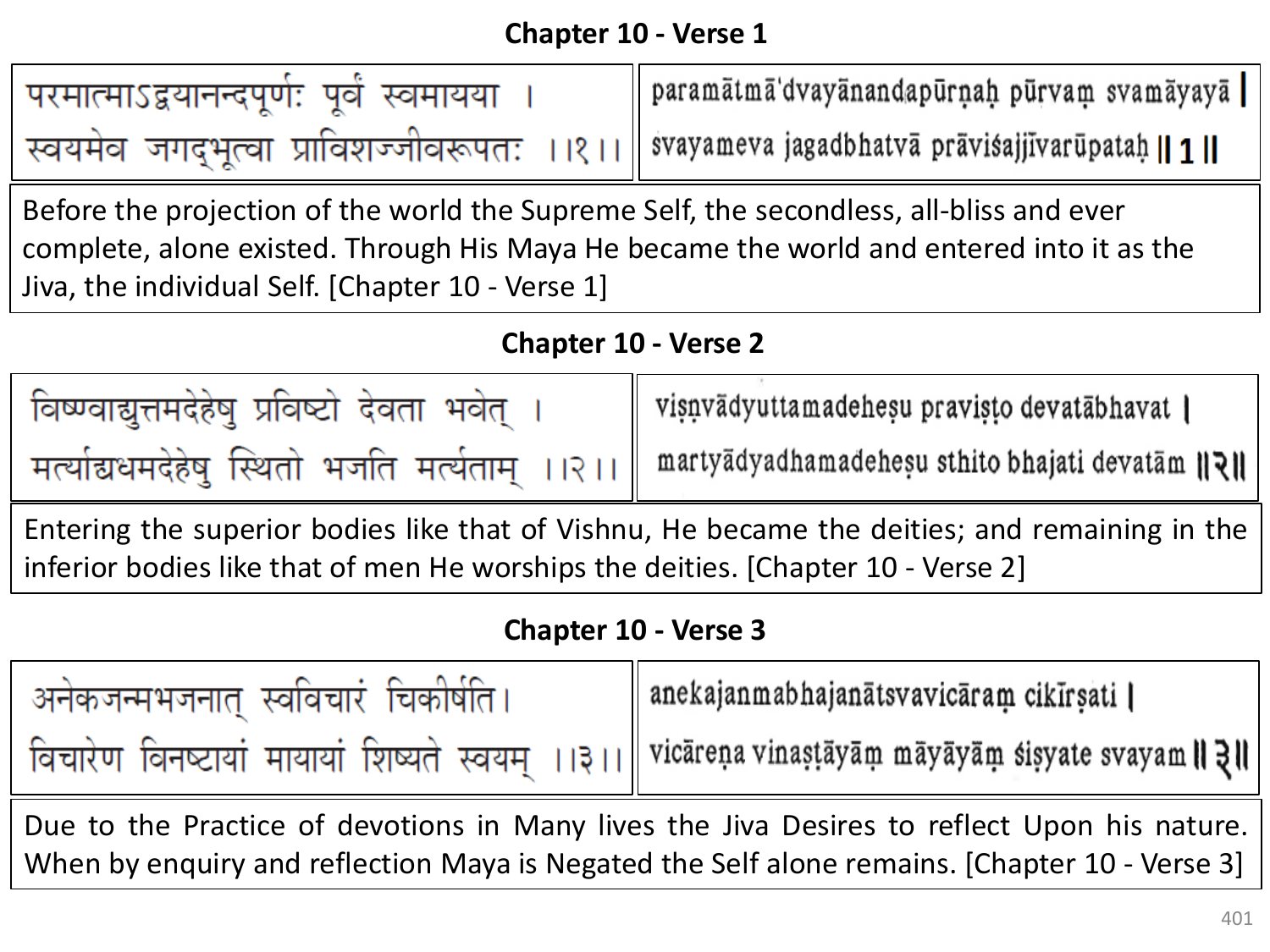| अद्वयानन्दरूपस्य सद्वयत्वं च दुःखिता। | advayānandarūpasya sadvayatvam ca duḥkhitā                                                                 |
|---------------------------------------|------------------------------------------------------------------------------------------------------------|
|                                       | बन्धः प्रोक्तः स्वरूपेण स्थितिर्मुक्तिरितीर्यते ।।४।। bandhah proktah svarūpeņa sthitirmuktiritiryate    4 |

The duality and misery of the secondless Self, whose nature is bliss, is called bondage. Abiding in its own nature is said to be liberation. Liberation is the restoration to the original condition of pure Spirit. [Chapter 10 - Verse 4]

#### **Chapter 10 - Verse 5**

| अविचारकृतो बन्धो विचारेण निवर्तते। | avicārakŗto bandho vicāreņa nivartate                                                         |
|------------------------------------|-----------------------------------------------------------------------------------------------|
|                                    | तस्माज्जीवपरात्मानौ सर्वदैव विचारयेत् ।।५।।    tasmājjīvaparātmānau sarvadaiva vicārayet    5 |

Bondage is caused by want of discrimination, and is negated by discrimination. Hence one should discriminate about the Individual and Supreme Self. [Chapter 10 - Verse 5]

## **Chapter 10 - Verse 6**

| अहमित्यभिमन्ता यः कर्ताऽसौ तस्य साधनम् ।   ahamityabhimanta yaḥ kartã'sautasya sadhanam               |
|-------------------------------------------------------------------------------------------------------|
| मनस्तस्य क्रिये अन्तर्बहिर्वृत्ती क्रमोत्थिते ।।६।। manastasya kriye antarbahirvrtti kramotthite    6 |

He who thinks 'I am' is the agent. Mind is his instrument of action, and the actions of the Mind are two types of Modifications in Succession, internal and external. [Chapter 10 – Verse 6]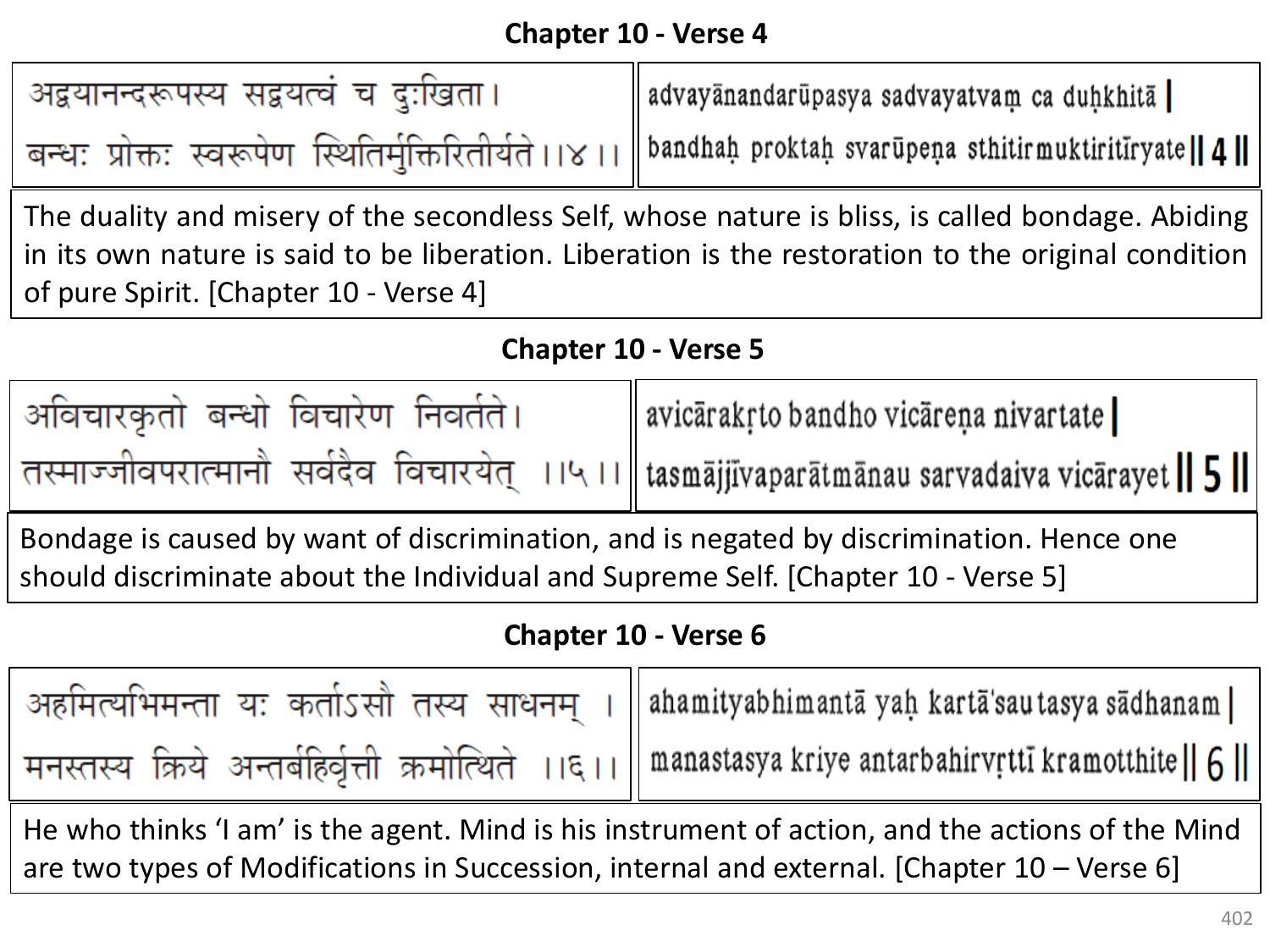| अन्तर्मुखाऽहमित्येषा वृत्तिः कर्तारमुल्लिखेत्। | antarmukhāhamityesā vrttiņ kartāramullikhet                                                            |
|------------------------------------------------|--------------------------------------------------------------------------------------------------------|
|                                                | बहिर्मुखेदमित्येषा बाह्यं वस्त्विदमुल्लिखेत् ।।७।।   bahirmukhedamityesa bahyam vastvidamullikhet    7 |

The internal Modification of the Mind takes the form of 'I'. It makes him an agent. The external modification assumes the form of 'this'. It reveals to him the external things. [Chapter 10 - Verse 7]

| इदमो ये विशेषाः स्युर्गन्धरूपरसादयः ।                  |                                                                                                    |
|--------------------------------------------------------|----------------------------------------------------------------------------------------------------|
| असांकर्येण तान्भिन्ह्याद् घ्राणादीन्द्रियपञ्चकम् ।।८।। | idamo ye viśesāḥ syurgandharūparasādayaḥ  <br>  asānkaryeņa tānbhindyādghrāņādindriyapancakam    8 |

The External things (That are cognized by the Mind in a general way, their special qualities having been Jumbled up) are cognized by the five Sense-organs quite distinctly as sound, touch, colour, taste and Smell. [Chapter 10 - Verse 8]

### **Chapter 10 - Verse 9**

| कर्तारं च क्रियां तद्वद्व्यावृत्तविषयानपि | kartāram ca kriyām tadvadvyāvŗttavisayānapi                                                           |
|-------------------------------------------|-------------------------------------------------------------------------------------------------------|
|                                           | स्फोरयेदेकयत्नेन योऽसौ साक्ष्यत्र चिद्वपुः । ।९ ।   sphorayedekayatnena yo'sau saksyatra cidvapuḥ   9 |

That consciousness which reveals at one and the same time the agent, the action and the external Objects is called 'witness' in the Vedanta. [Chapter 10 - Verse 9]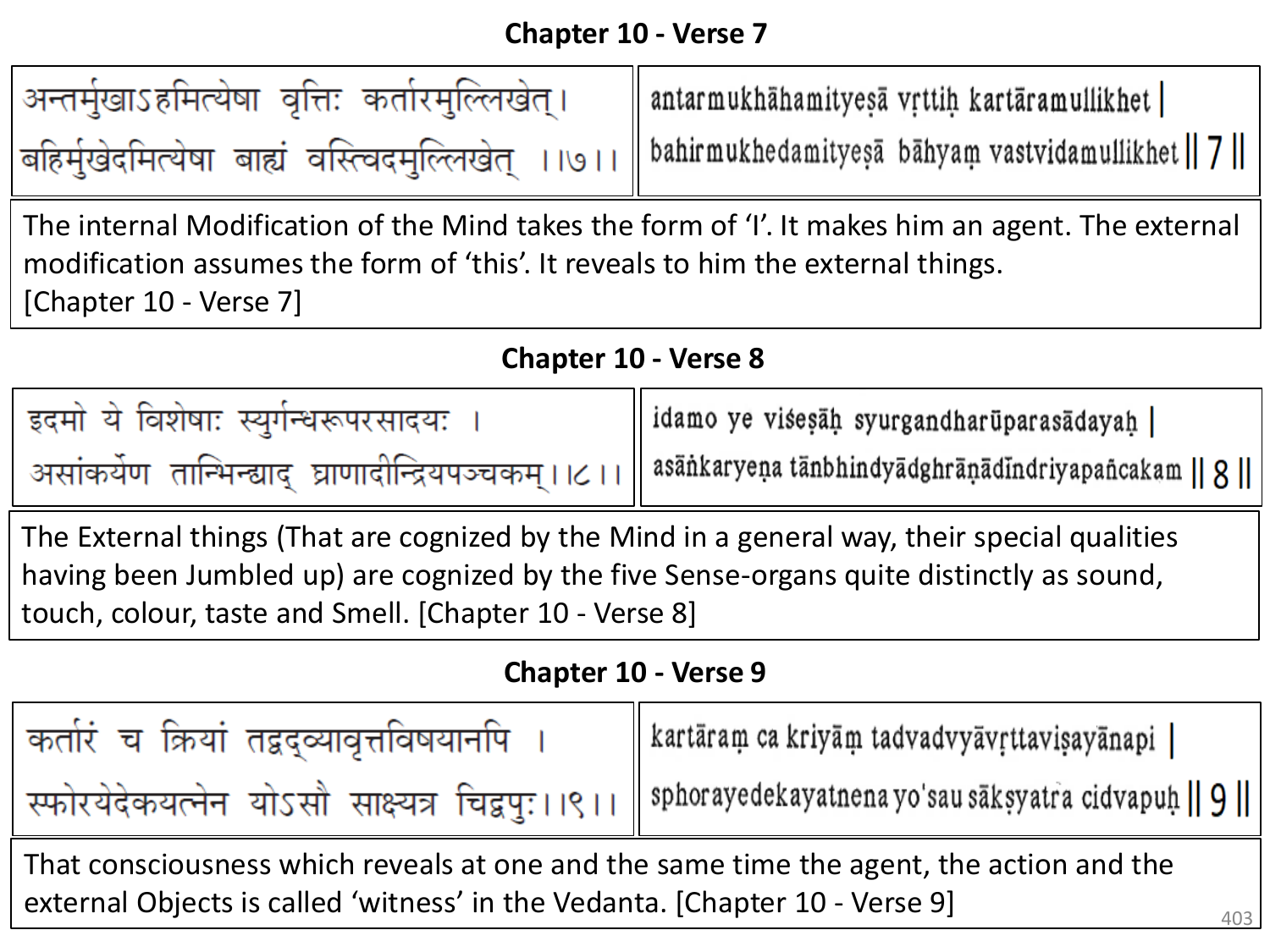| ईक्षे श्रृणोमि जिघ्रामि स्वादयामि स्पृशाम्यहम् ।                                           | ikse srņomi jighrābhi svādayāmi sprsābhyaham |
|--------------------------------------------------------------------------------------------|----------------------------------------------|
| इति भासयते सर्वं नृत्यशालास्थदीपवत् ।।१०।। iti bhasayate sarvam nrtyasalasthadipavat    10 |                                              |

The witness, like the lamp in a dancing hall, reveals all these as 'I see', 'I hear', 'I smell', 'I taste', 'I touch' as pieces of knowledge. [Chapter 10 - Verse 10]

#### **Chapter 10 - Verse 11**

|                                         | नृत्यशालस्थितो दीपः प्रभुं सभ्यांश्च नर्तकीम् ।    nrtyasalasthito dipah prabhum sabhyamsca nartakim |
|-----------------------------------------|------------------------------------------------------------------------------------------------------|
| दीपयेदविशेषेण तदभावेऽपि दीप्यते ।। ११।। | $\parallel$ dipayedaviseseņa tadabhāve pi dipyate $\parallel$ 11 $\parallel$                         |

The light in the dancing hall uniformly reveals the Patron, the Audience and the dancer. Even when they are absent, the light continues to Shine. [Chapter 10 - Verse 11]

#### **Chapter 10 - Verse 12**

| अहंकारं धियं साक्षी विषयानपि भासयेत् । | ahankāram dhiyam sāksī visayānapi bhāsayet                                                             |
|----------------------------------------|--------------------------------------------------------------------------------------------------------|
|                                        | अहंकाराद्यभावेऽपि स्वयं भात्येव पूर्ववत् ।।१२।।    ahankaradyabhave 'pi svayam bhatyeva purvavat    12 |
|                                        |                                                                                                        |

The witness Consciousness lights up the ego, the intellect and the Sense - Objects. Even when ego etc., are absent, it remains Self - luminous as ever. [Chapter 10 - Verse 12]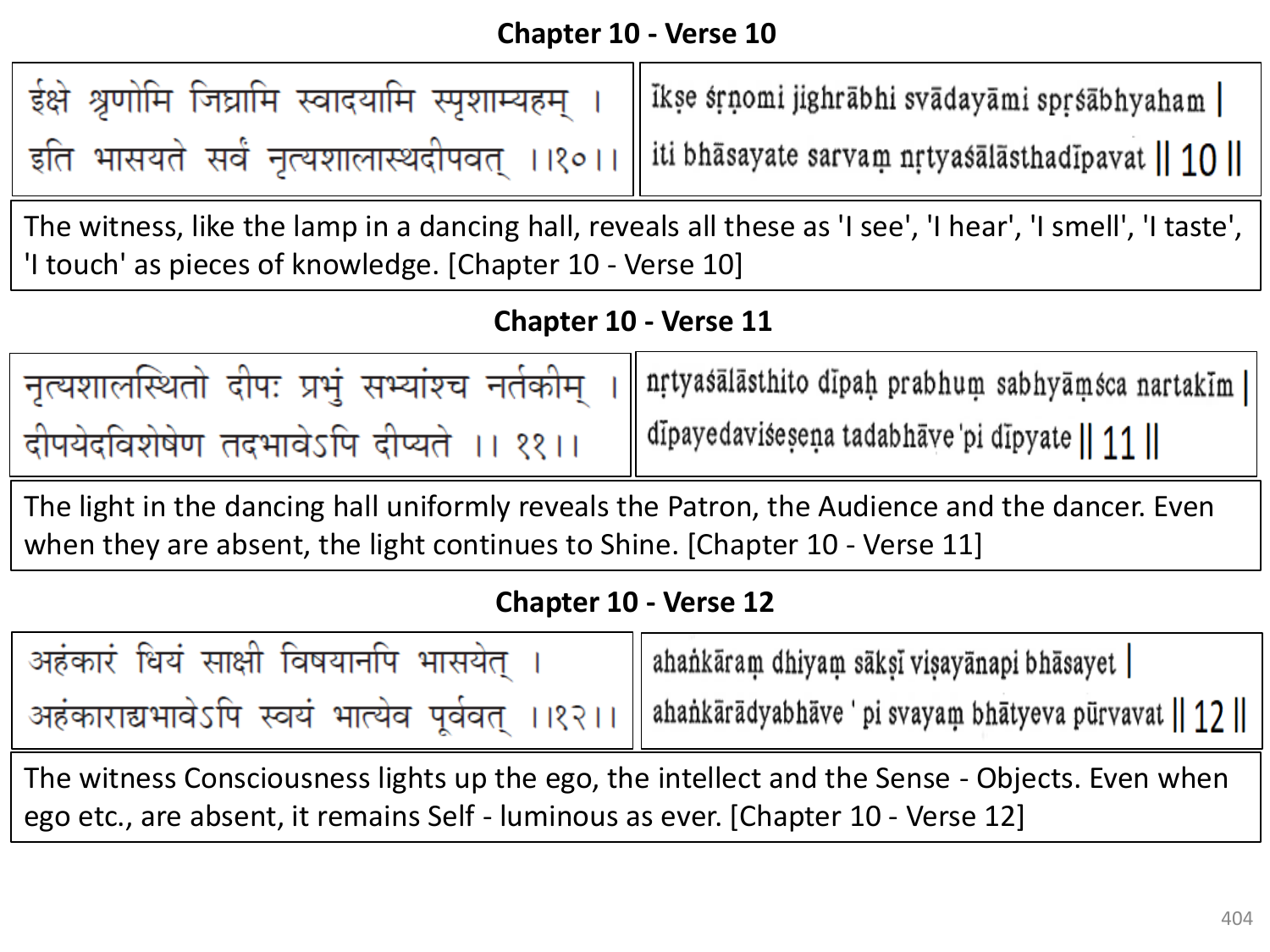| निरन्तरं भासमाने कूटस्थे ज्ञप्तिरूपतः । | nirantaram bhāsamāne kūțasthe jñaptirūpataḥ                                                         |
|-----------------------------------------|-----------------------------------------------------------------------------------------------------|
|                                         | तद्भासा भास्यमानेयं बुद्धिर्नृत्यत्यनेकधा ।।१३।। tadbhasa bhasamaneyam buddhirnrtyatyanekadha    13 |

The unchangeable witness is ever present as self-luminous Consciousness; the intellect functions under its light and dances in a variety of Ways. [Chapter 10 - Verse 13]

#### **Chapter 10 - Verse 14**

| अहंकारः प्रभुः सभ्या विषया नर्तकी मतिः । | ahankārah prabhuh sabhyāvisayā nartakī matiņ                                                      |
|------------------------------------------|---------------------------------------------------------------------------------------------------|
|                                          | तालादिधारीण्यक्षाणि दीपः साक्ष्यवभासकः ।।१४।।    tālādidhārīṇyakṣāṇi dīpaḥ sākṣyavabhāsakaḥ    14 |

In this illustration the Patron is the ego, the various Sense Objects are the Audience, the intellect is the dancer, the Musicians Playing on their instruments are the Sense - Organs, and the light illumining them all is the Witness - Consciousness. [Chapter 10 - Verse 14]

#### **Chapter 10 - Verse 15**

| स्वस्थानसंस्थितो दीपः सर्वतो भासयेद्यथा । | svasthānasaṃsthito dīpaḥ sarvato bhāsayedyathā                                                         |
|-------------------------------------------|--------------------------------------------------------------------------------------------------------|
|                                           | स्थिरस्थायी तथा साक्षी बहिरन्तः प्रकाशयेत् ।।१५।। sthirasthayi tatha saksi bahirantah prakasayet    15 |

405 As the light reveals all the objects remaining in its own Place, so the witness - Consciousness, itself ever motionless, illumines the objects within and without (Including the Operations of the Mind) [Chapter 10 - Verse 15]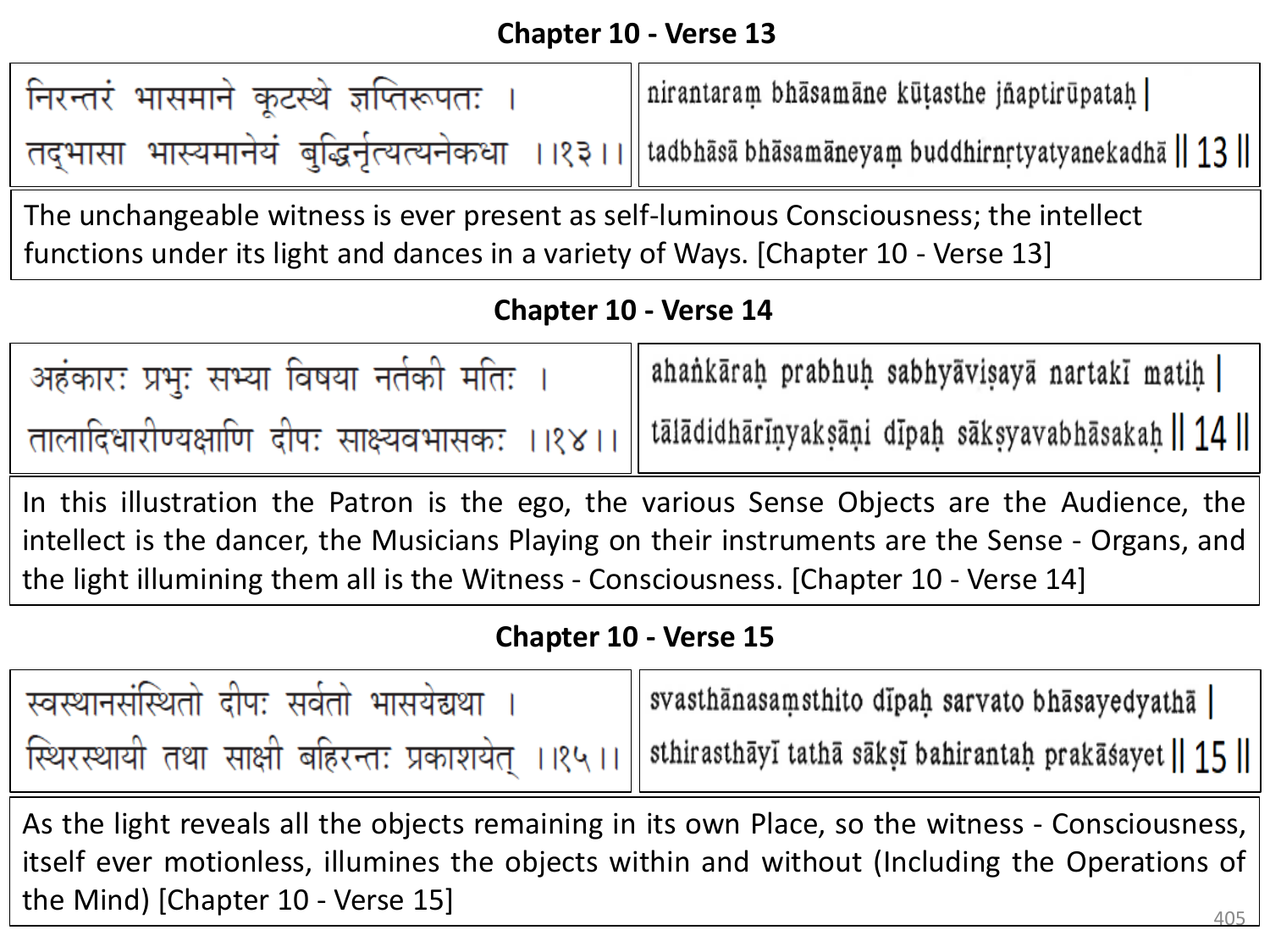| बहिरन्तर्विभागोऽयं देहापेक्षो न साक्षिणि । | bahirantarvibhāgo 'yam dehāpekso na sāksiņi                                                     |
|--------------------------------------------|-------------------------------------------------------------------------------------------------|
|                                            | विषया बाह्यदेशस्था देहस्यान्तरहंकृतिः ।।१६।।    viṣaya bahyadesastha dehasyantarahankrtih    16 |

The distinction between external and internal Objects refers to the Body and not to the witness Consciousness. Sense-object are outside the Body whereas the ego is within the Body. [Chapter 10 - Verse 16]

#### **Chapter 10 - Verse 17**

| अन्तःस्था धीः सहैवाक्षैर्बहिर्याति पुनः पुनः                                                                 | antahsthā dhīḥ sahaivākṣairbahiryāti punaḥ punaḥ |
|--------------------------------------------------------------------------------------------------------------|--------------------------------------------------|
| भास्यबुद्धिस्थचाञ्चल्यं साक्षिण्यारोप्यते वृथा ।।१७।। bhasyabuddhisthacan calyam saksinyaropyate vrtha    17 |                                                  |

The Mind seated within goes out again with the sense organs. In Vain, people seek to impose the Fickleness of the Mind illumined by the witness - Consciousness on the latter. [Chapter 10 - Verse 17]

#### **Chapter 10 - Verse 18**

| गृहान्तरगतः स्वल्पो गवाक्षादातपोऽचलः | gŗahāntaragataḥ svalpo gavākṣādātapo calaḥ                                                     |
|--------------------------------------|------------------------------------------------------------------------------------------------|
|                                      | तत्र हस्ते नर्त्यमाने नृत्यतीवातपो यथा ।।१८।। tatra haste nartyamane nrtyativatapo yatha    18 |

The streak of Sunlight coming into the room through an opening is motionless; but, if one dances one's hand in the rays, the light appears to be dancing. [Chapter 10 - Verse 18]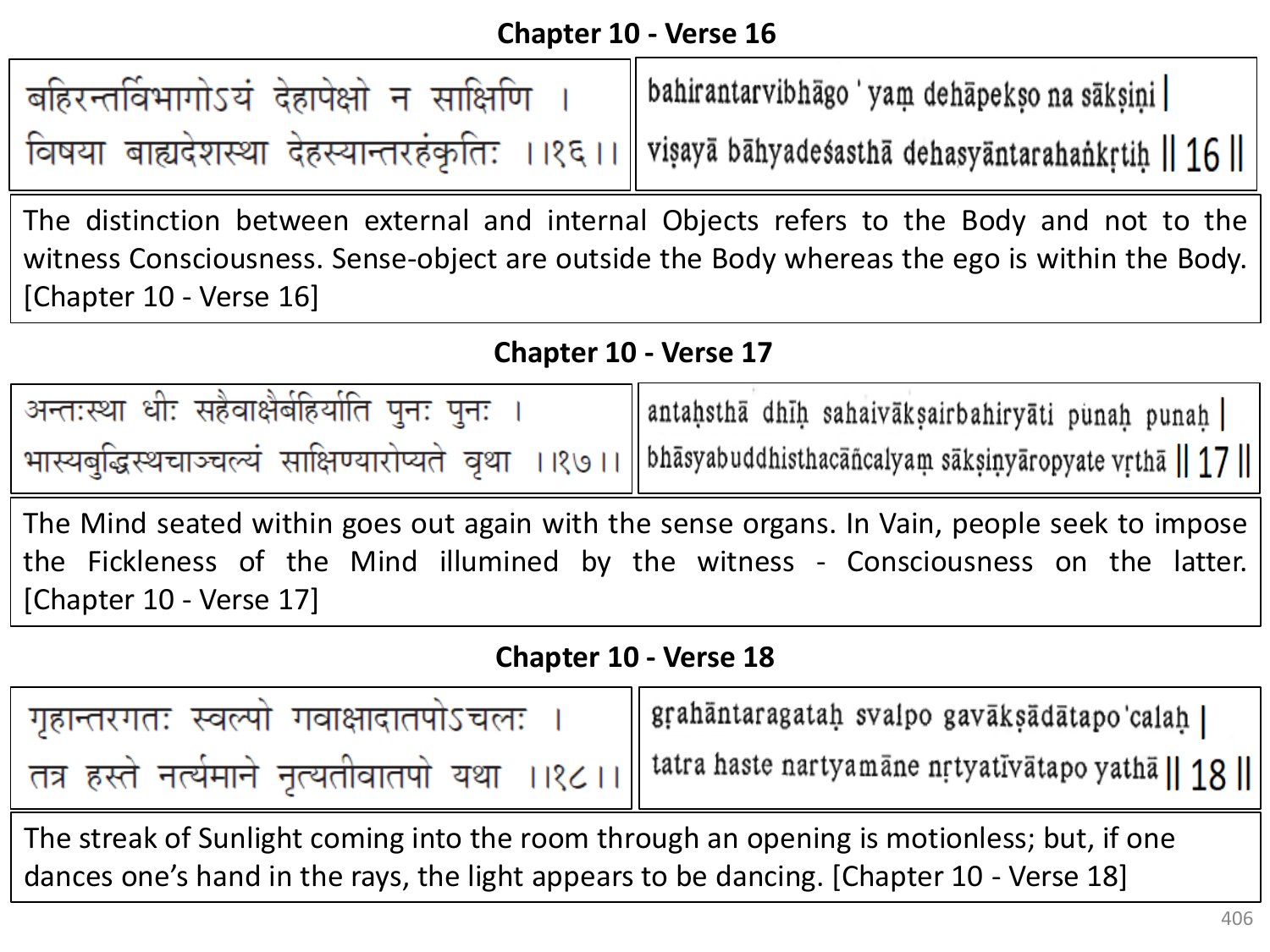| निजस्थानस्थितः साक्षी बहिरन्तर्गमागमौ | nijasthānasthitaḥ sākṣī bahirantargamāgamau                                                      |
|---------------------------------------|--------------------------------------------------------------------------------------------------|
|                                       | अकुर्वन् बुद्धिचाञ्चल्यात्करोतीव तथा तथा ।।१९।। akurvanbuddhicāñcalyātkarotīva tathā tathā    19 |

Similarly, the Witness-consciousness, though really fixed in its own Place and neither going out nor returning within, yet appears to move owing to the Restless nature of the Mind. [Chapter 10 - Verse 19]

#### **Chapter 10 - Verse 20**

| न बाह्यो नान्तरः साक्षी बुद्धेर्देशौ हितावुभौ । | na bāhyo nāntarah sāksī buddherdesau hi tāvubhau                                                               |
|-------------------------------------------------|----------------------------------------------------------------------------------------------------------------|
|                                                 | बुद्ध्याद्यशेषसंशान्तौ यत्र भात्यस्ति तत्र सः ।।२०।।   buddhyadyasesasamsantau yatra bhatyasti tatra saḥ    20 |

The witness Consciousness can neither be called External nor internal. Both these terms have reference to the Mind. When the Mind becomes fully tranquil, the witness exists where it shines. [Chapter 10 - Verse 20]

#### **Chapter 10 - Verse 21**

| देश: कोऽपि न भासेत यदि तर्ह्यस्त्वदेशभाक् । desah ko'pi na bhaseta yadi tarhyastvadesabhak |                                                                                                         |
|--------------------------------------------------------------------------------------------|---------------------------------------------------------------------------------------------------------|
|                                                                                            | सर्वदेशप्रक्लृप्त्यैव सर्वगत्वं न तु स्वतः ।।२१।। sarvadesaprakirptyaiva sarvagatvam na tu svatah    21 |

If it be Said that (When all mental operations Cease) there is no Space at all, we reply : let it have no Space. It is called all Pervasive, because of the Mind's Creation of Space. [Chapter 10 - Verse 21]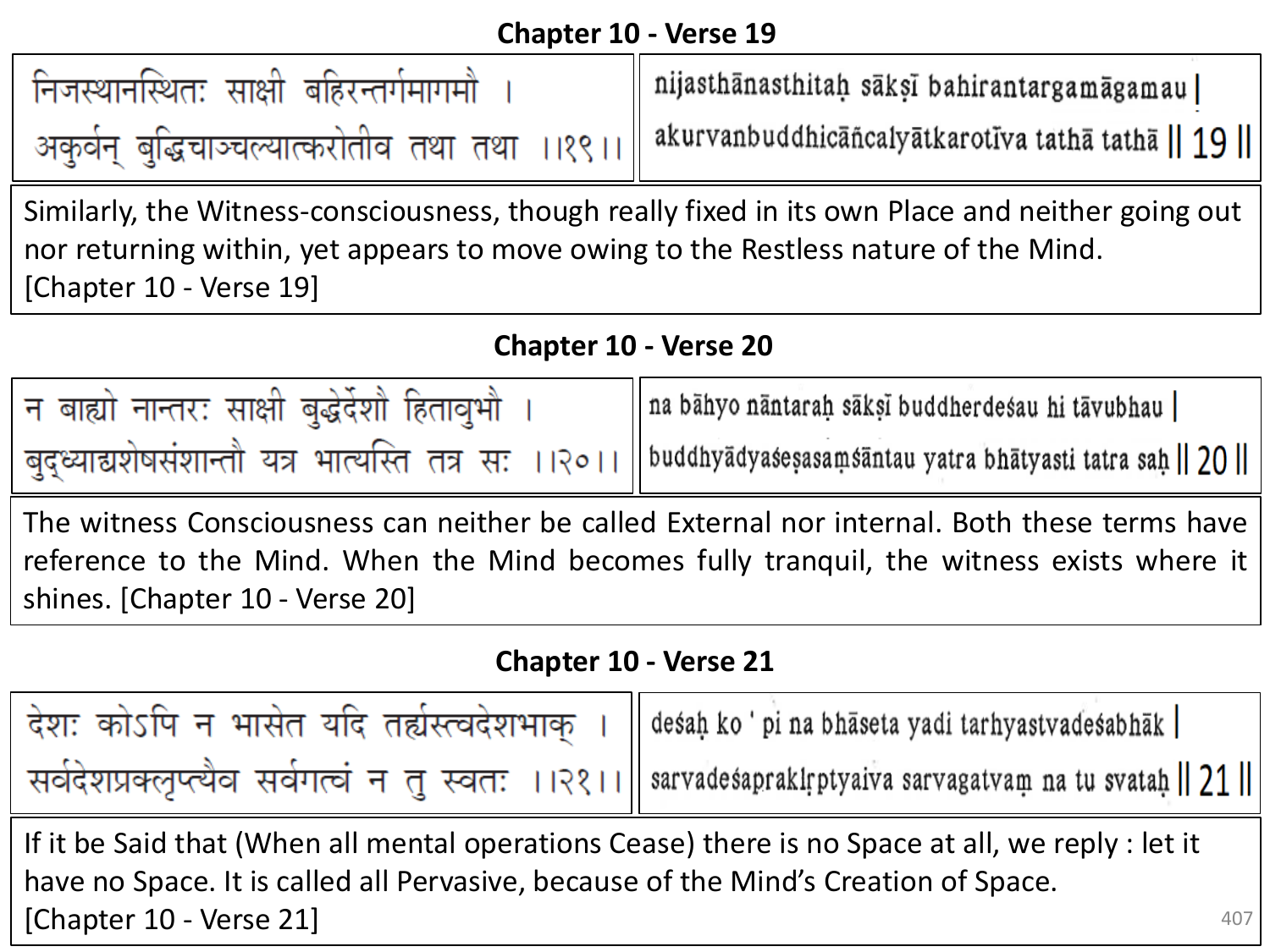| अन्तर्बहिर्वा सर्वं वा यं देशं परिकल्पयेत् | antarbahirvā sarvam vā yam desam parikalpayet                                                          |
|--------------------------------------------|--------------------------------------------------------------------------------------------------------|
|                                            | बुद्धिस्तद्देशगः साक्षी तथा वस्तुषु योजयेत् ।।२२।। buddhistaddesegah saksi tatha vastusu yojayet    22 |

Whatever space, internal or external the intellect imagines, is pervaded by the witness Consciousness. Similarly will the witness Consciousness be related to all other Objects. [Chapter 10 - Verse 22]

#### **Chapter 10 - Verse 23**

| यद्यद्रुपादि कल्प्येत बुद्ध्या तत्तत्प्रकाशयन् । | yadyadrūpādi kalpyeta buddhyā tattatprakāśayan                                                              |
|--------------------------------------------------|-------------------------------------------------------------------------------------------------------------|
|                                                  | तस्य तस्य भवेत्साक्षी स्वतो वाग्बुद्ध्यगोचरः ।।२३।।   tasya tasya bhavetsaksi svato vagbuddhyagocarah    23 |

Whatever form the intellect imagines, the Supreme Self illumines it as its witness, remaining itself beyond the grasp of speech and Mind. [Chapter 10 - Verse 23]

#### **Chapter 10 - Verse 24**

| कथं तादृङ्मया ग्राह्य इति चेन्मैव गृह्यताम् | katham tāddanmayā grāhya iti cenmaiva grhyatām                         |
|---------------------------------------------|------------------------------------------------------------------------|
| सर्वग्रहोपसशान्तौ                           | स्वयमेवावशिष्यते ।।२४।। sarvagrahopasaṃśāntau svayamevāvaśiṣyate    24 |

If you object 'How such a Self could be grasped by me?', our answer is : Let it not be grasped. When the duality of the Knower and the known comes to an end, what remains is the Self. [Chapter 10 - Verse 24]